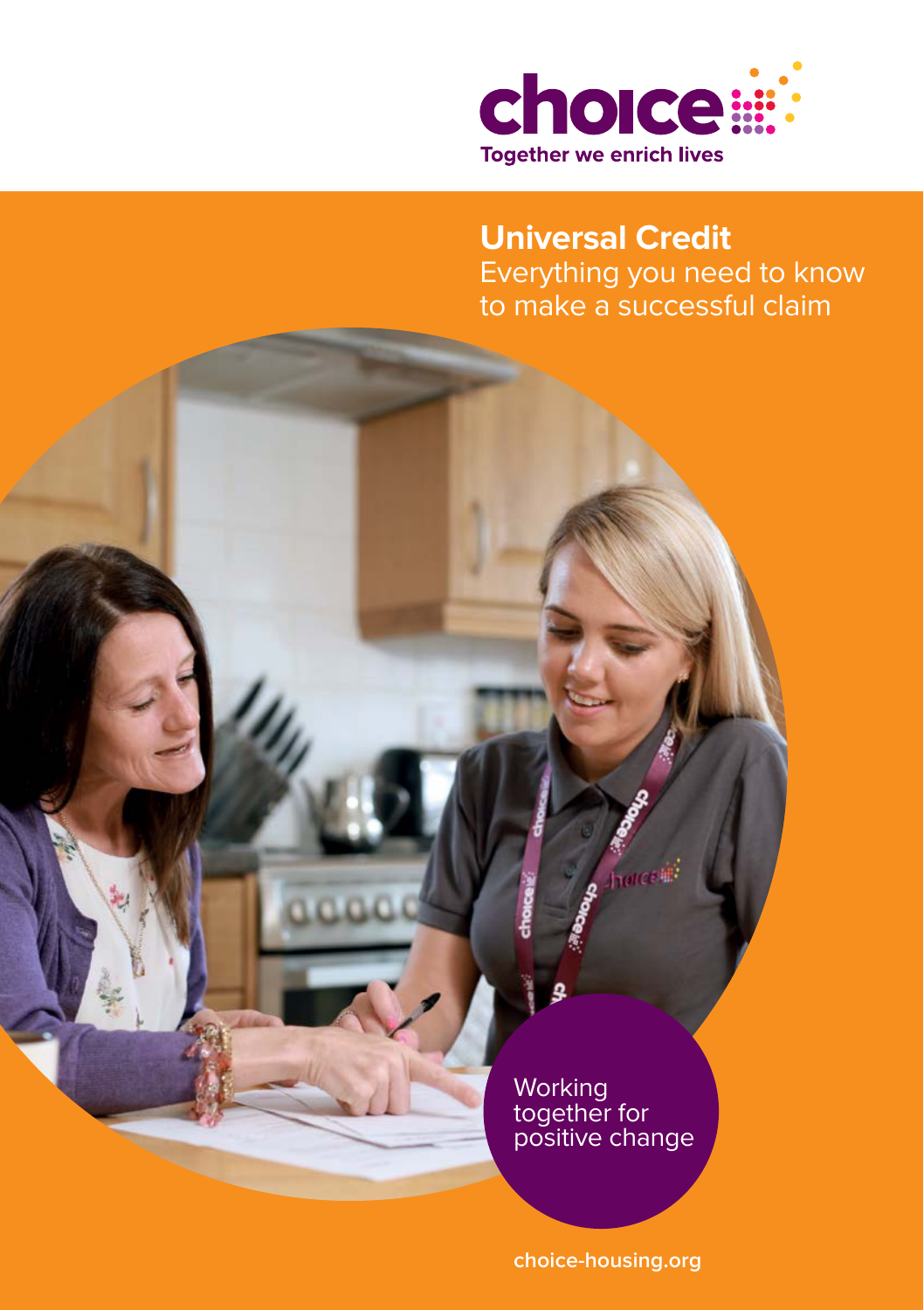# EVERYTHING YOU NEED TO KNOW TO MAKE A SUCCESSEUL CLAIM

Universal Credit has now replaced 6 key benefits in NI: Income Related Jobseekers Allowance, Employment and Support Allowance, Income Support, Working Tax Credits, Child Tax Credits & Housing Benefit.

Being offered a home with Choice may trigger a change in your circumstances which requires you to claim Universal Credit. This is claimed at nidirect – the government's website: **www.nidirect.gov.uk/universalcredit.** 

#### **Basic information required**

To help your claim run smoothly you should have the following ready;

## **Personal information:**

- A valid email address
- Telephone and /or mobile number
- National insurance number
- Photographic ID

# **Housing information:**

- Postal address (including postcode).
- Landlords details.
- Tenancy or Rent Agreement
- How much rent is paid. If you have a service charge you will need this amount separately as it will ask for this during your application.



# **Financial information:**

- Details of the bank, building society, Credit Union, or Post Office card account you want your Universal Credit to be paid into. Payment into a bank is the preferred method.
- Details of any savings or other capital (if you have any).
- Details of any earnings or income that's not from work, for example from an insurance plan or occupational pension.
- Details of any other benefits you are receiving (if receiving any).
- Child Benefit reference numbers where relevant.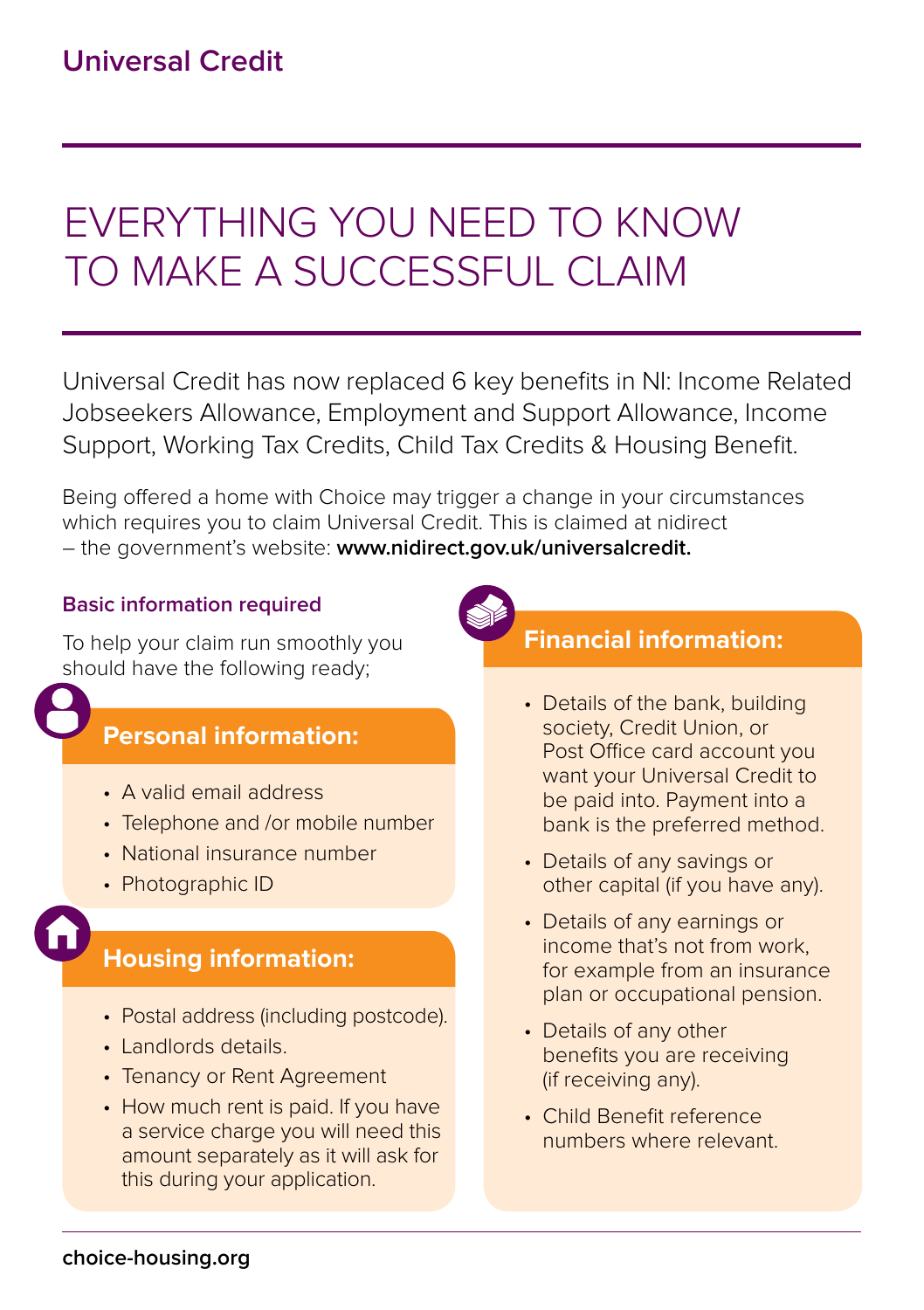### **Getting online**

If you do not have internet access in your home, there are various ways to get online locally.

Your nearest Jobs and Benefits Office will have digital zones with PCs and free WiFi. One key option Is your nearest library where there are PCs, free WiFi and sometimes basic IT classes on offer.

The local Further Education College may offer IT classes as well as a local community group or advice centre.

If you have any difficulties getting on online please ask your Housing Officer for help.

#### **Rates**

%

A payment for rates is not included in the housing element of Universal Credit.

When completing the online application you should:

Tick the box to confirm your name appears on the rates bill: and

Tick the box to say you require support with rates.

You should make your claim for Rates straight after making your claim for Universal Credit at **www.nidirect.gov.uk/articles/ how-claim-rate-rebate.** 

## **Email Addresses**

A valid email address is needed to claim Universal Credit. The most well known webmail providers include **Gmail, Outlook. com**, and **Yahoo!** Mail. All of these services are free to use and can be accessed just about anywhere.

**Budgeting support / Money Advice** 

Did you know that Choice Housing have their own specialist Benefit Adviser ready and waiting to help you. Contact our **Financial Inclusion Team** on **0300 111 2211** and ask to speak with us today.